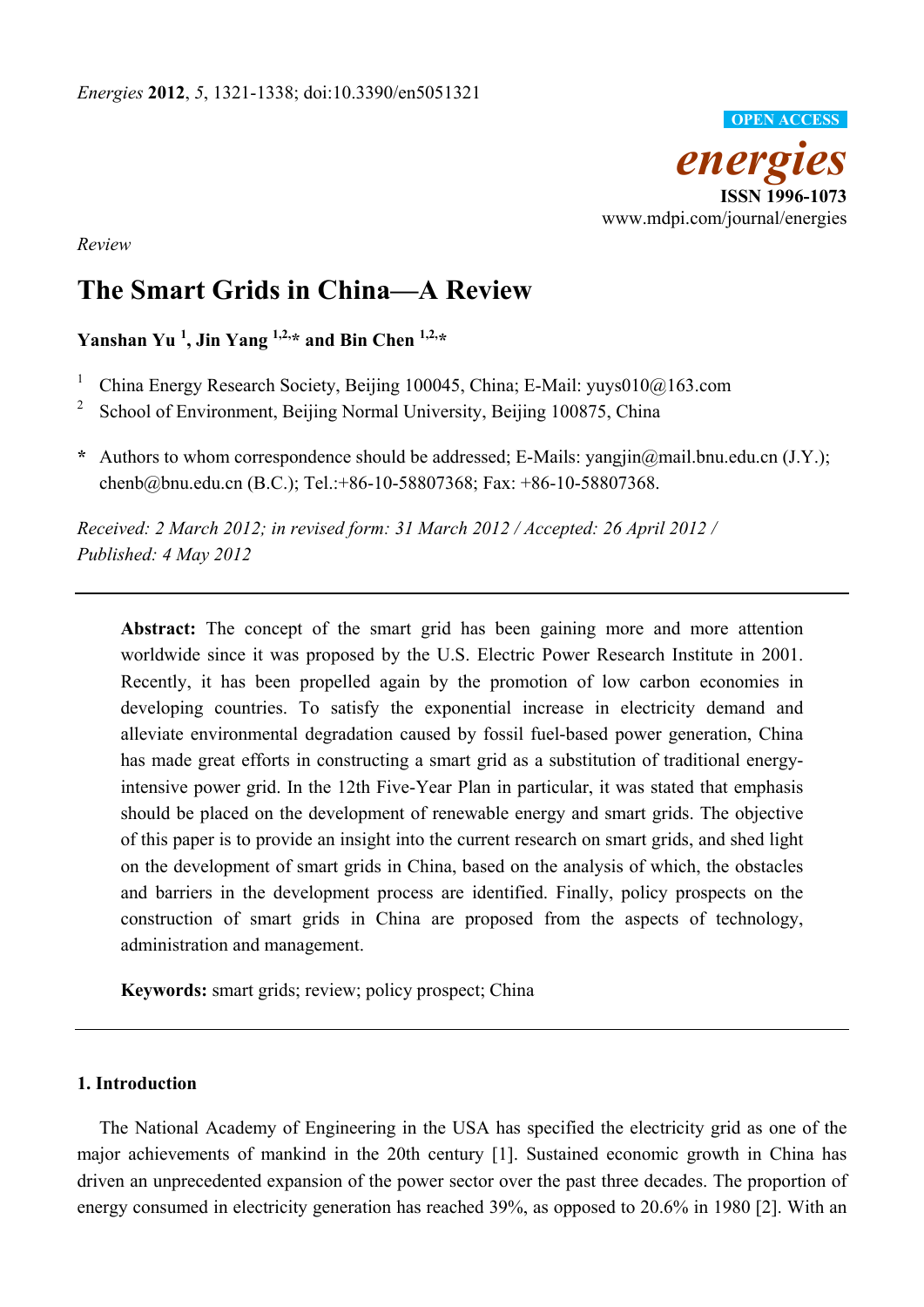average growth rate of 11%, the total electricity consumption stood at 4,190 billion kWh in 2010. In the report "*The Twelfth Five-year Plan of Electricity Industry*" announced by the China Federation of Electric Power Enterprises, electricity consumption will amount to 5990–6570 kWh in 2015 with an annual growth rate of 8.5%, while power generation capacity will rise to 1.437 billion kWh [3]. The Chinese government has also made great efforts in the construction of energy infrastructure. Since 2000, the development of interconnections between regional grids has been accelerated. In 2005, the goal of forming a nationwide power gird was preliminarily achieved. At the same time, according to the distribution of resources and loads, China put forward its "*Power Transmission from the West to the East*" plan [4] and then carried it out step-by-step.

However, the rising electricity consumption and power grid construction raise questions regarding low energy efficiency and ageing assets, which affect the safety and reliability of the electricity system. According to the statistical data, in the power supply chain from primary energy use to efficient electricity consumption, about 80% of the energy will be lost due to the inefficiency of the infrastructure. In addition, security issues threaten the development of the power system. The more electricity power grids transmit, the less the stability of the power supply system will be. Even minor disturbances can make the system untenable. Taking the extremely snowy and icy weather in the southern part of China in 2008 for example, continuous snowfall largely destroyed the grid, leaving the transmission systems of 13 provinces paralyzed, the power supply of 170 cities cut off, and 36.7 thousand lines and 2018 substations disfunctional.

Another important issue of the power system in China is how to cope with climate change and resource constraints. With the increasing demand for electricity, electricity consumption-related  $CO<sub>2</sub>$ emissions have grown rapidly (Figure 1). Among all sectors concerning  $CO<sub>2</sub>$  emission, 40% of the total national  $CO<sub>2</sub>$  emission is attributed to the electricity industry in China. As economic output and energy consumption will continue to increase in the future, developing a power system with high efficiency and low carbon emissions is of great significance for the healthy development of the electricity industry.



**Figure 1.** Electricity related CO<sub>2</sub> emissions in China from 2000 to 2008.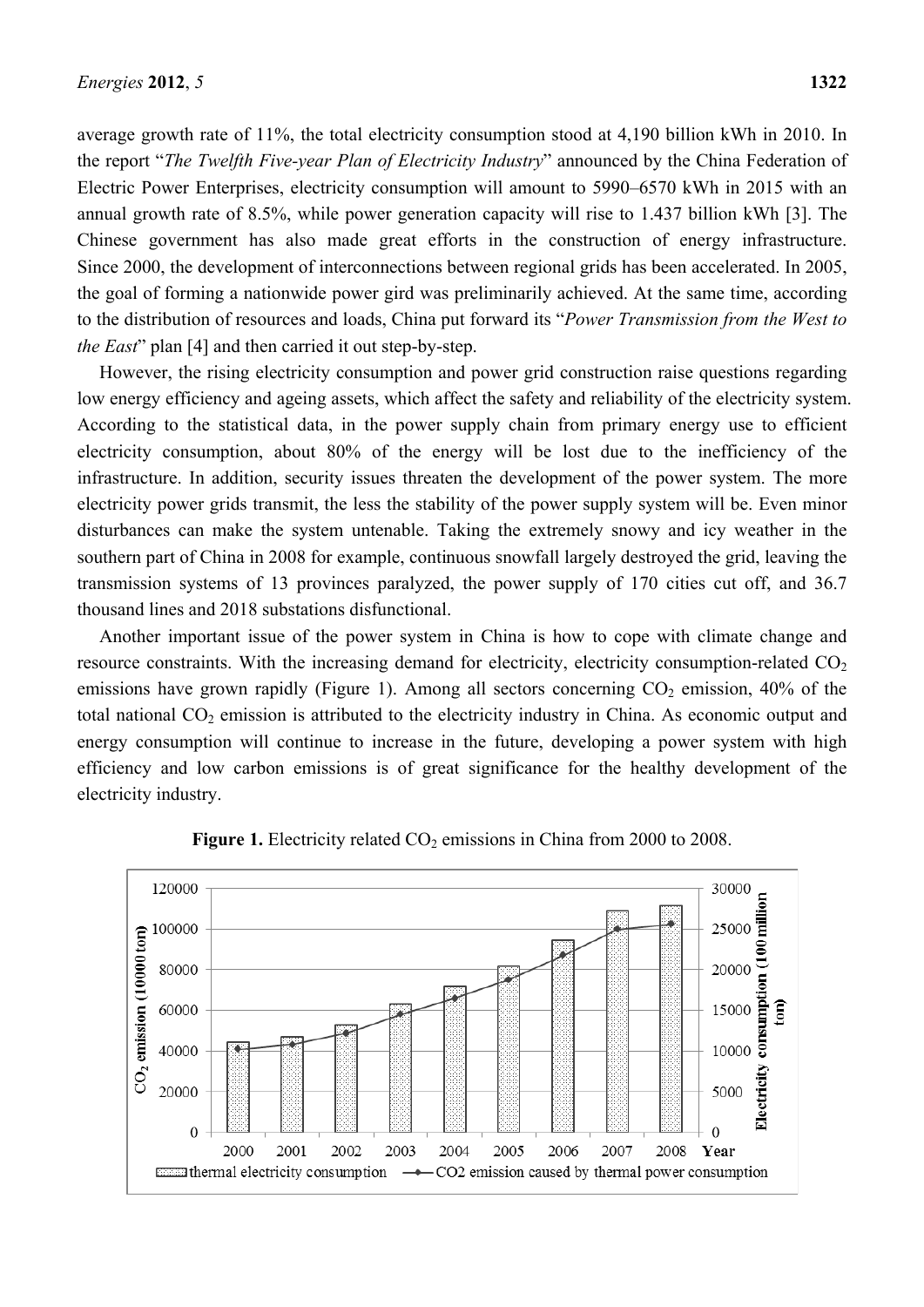The development of smart grids has attracted considerable interest from fields as diverse as economics, sociology and electrical engineering [5]. Clastres [6] provided a preliminary overview of possible solutions to encourage the emergence of new smart grid technologies. Nair and Zhang [7] reviewed the development of electricity grids in New Zealand and identified future opportunities and policies concerning intelligent grids. Mah *et al.* [8] examined the motivations, processes and outcomes of the development of smart grids in South Korea through the perspectives of governance and innovation systems. Ipakchi [9] presented some emerging smart grid applications and discussed information system requirements for a broad-base application to the smart grid. Zio and Aven [10] looked into the future world of smart grids from a rather different perspective of uncertainties and the related risks and vulnerabilities.

Smart grid technologies, including power generation, transmission, transformation, distribution, storage, and consumption, the focus of smart grid development, have been widely discussed. Järventausta *et al.* [11] investigated the general aspects of smart grids and focused on smart grid features at a distribution level, such as interconnection of distributed generation and active distribution management, using automated meter reading (AMR) systems in network management and power quality monitoring, application of power electronics in electricity distribution, plug-in vehicles as part of smart grids, and frequency based load control as examples of interactive customer gateways. Blasques and Pinho [12] proposed a demand-side management model integrated to a metering system for hybrid renewable energy systems in a micro-grid configuration. In Depuru *et al.*'s research [13], they discussed various features and technologies that could be integrated with a smart meter, outlined various issues and challenges involved in design, deployment, utilization, and maintenance of the smart meter infrastructure, and explained the importance of introducing smart meters in developing countries. The status of smart metering in various countries was also illustrated. Wissner [14] gave an overview of the options that information and communication technology (ICT) offered for the restructuring and modernization of the German power system. Gao *et al.* [15] conducted a systematic review of communication/networking technologies in smart grids, including communication/networking architectures, different communication technologies that would be employed into these architectures, quality of service (QoS), optimizing utilization of assets, control and management, *etc*. Giordano and Fulli [16] presented a systemic perspective aimed at establishing technical and economic synergies that may improve the business cases of individual different smart grid technologies and contribute to reverse the consumption-driven paradigm of the electricity sector. Brown [17] investigated the role of standards, related training and certification for the electric vehicle. The impact of smart grid on the economy, society, power grid security and climate change were also evaluated in previous researches [18–22].

There are also research works on power grid systems conducted in China. Ma [23] summarized key milestones of the development of on-grid electricity tariffs in China, examined the tariff-setting mechanisms of coal-fired power plants and renewable power generation, and analyzed the factors associated with the adjustments of the tariff levels. Options for further reform and more effective electricity pricing were discussed. Zhu *et al.* [24] described the development of China's power industry, including present situation, environmental influences and potential benefits of regional power grid interconnections. Zhou *et al.* [25] provided a comprehensive introduction to the current status and the future development of the power transmission systems and grids. Luo *et al.* [26] established the evaluation index system for the power grid enterprise's investment returns, based on which, a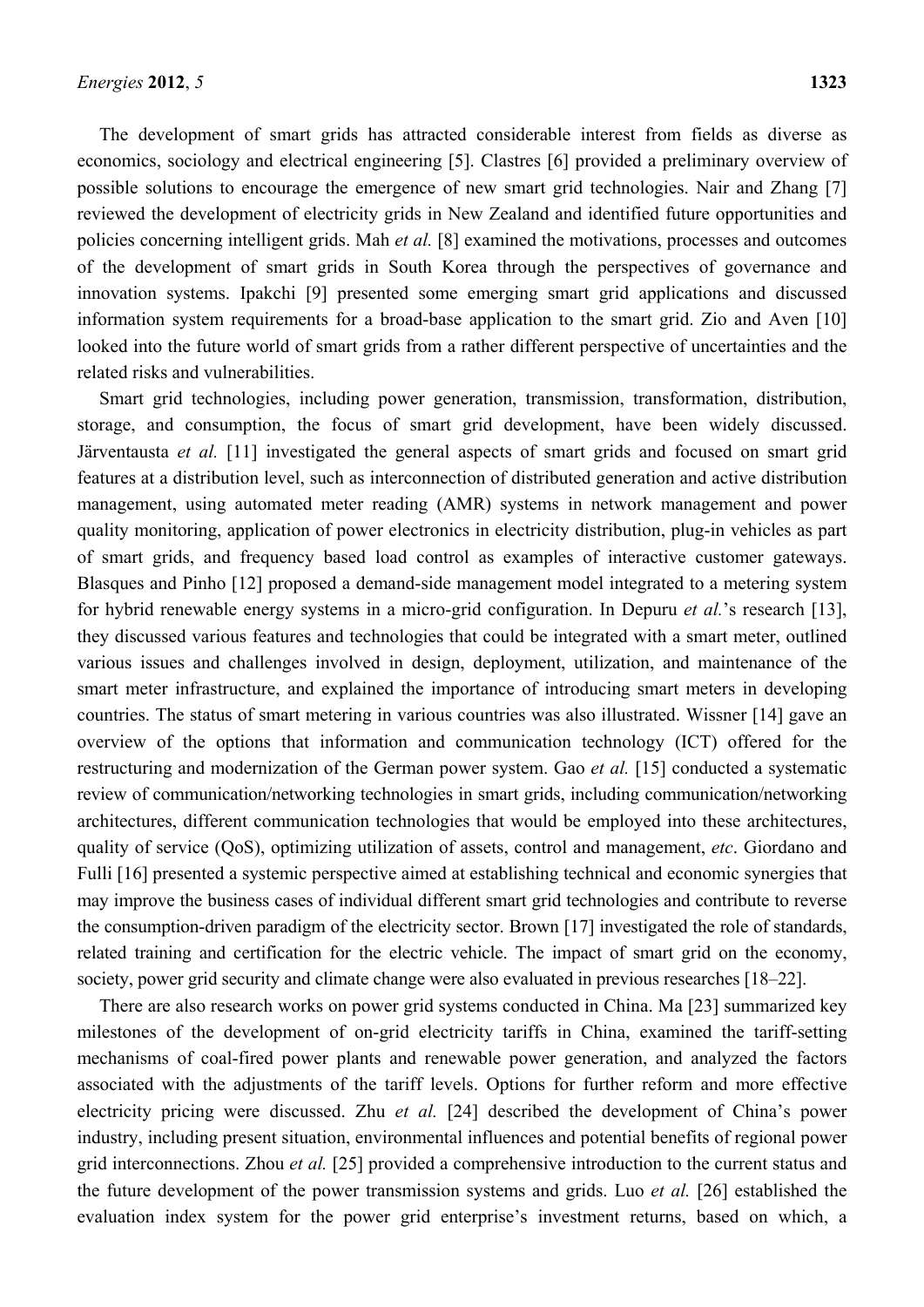comprehensive appraisement method was proposed according to the characteristics of power grid enterprises. Wu *et al.* [27] analyzed the smart grid informatization construction system in China, and showed the contents of informatization construction from three different dimensionalities: the information hierarchy, power industry chain and business type.

Although studies on power grids of China have been conducted from the aspects of on-grid electricity tariffs, power grid interconnection, transmission system, cost benefit analysis and renewable power, most work focused on one aspect of smart grids [28–30]. In this paper, we intend to conduct a literature review to acknowledge the evolution and current status of smart grids in China. By identifying current characteristics and shortages of smart grid, policies that can be applied in the future smart grid development are proposed to guarantee the grid security and efficiency. The rest of the paper is organized as follows: Section 2 probes the definition and characteristics of smart grids. Then, Section 3 provides an overview of the background and history of smart grid development in China. Subsequently, barriers that obstruct the development of smart grids are identified. Based on the current level of smart grid development, which is analyzed in Section 3 and Section 4, Section 5 proposes policies that can propel the development of smart grids from different aspects. Finally, conclusions are drawn in Section 6.

# **2. Defining Smart Grid**

Owing to the complexity of power systems, the definition of a smart grid varies. In fact, smart grids are not only a kind of technology, but also a series of new technical and institutional innovations that can make the power grid more efficient, cleaner and smarter. Therefore, different stakeholders have different visions and assumptions of what is and is not included in smart grids. As defined by the European Regulators' Group for Electricity and Gas (ERGEG), a smart grid is an electricity network that can efficiently integrate the behavior and actions of all users connected to it like generators, consumers and those that do both—in order to ensure an economically efficient, sustainable power system with low losses and high levels of quality and security of supply and safety [31]. In the definition of the U.S. department Of Energy (DOE), the aims assigned to a smart grid are specified in more detail, and a smart grid must integrate the characteristics or deliver the performance described below: "self-healing from power disturbance events; enabling active participation by consumers in demand response; operating resiliently against physical and cyber attacks; providing power quality for 21st century needs; accommodating all generation and storage options; enabling new products, services, and markets; optimizing assets and operating efficiently" [32]. In China the smart grid concept focuses on all sections of the power system, including smart power generation, transmission, deployment, usage and storage. Thus, we define smart grids in China as an integration of renewable energy, new materials, advanced equipment, information technology, control technology and energy storage technology, which can realize digital management, intelligent decision making and interactive transactions of electricity generation, transmission, deployment, usage and storage. Compared with traditional power grids, smart grids are both economically efficient and environmentally friendly. The comparisons of parameters are listed in Table 1.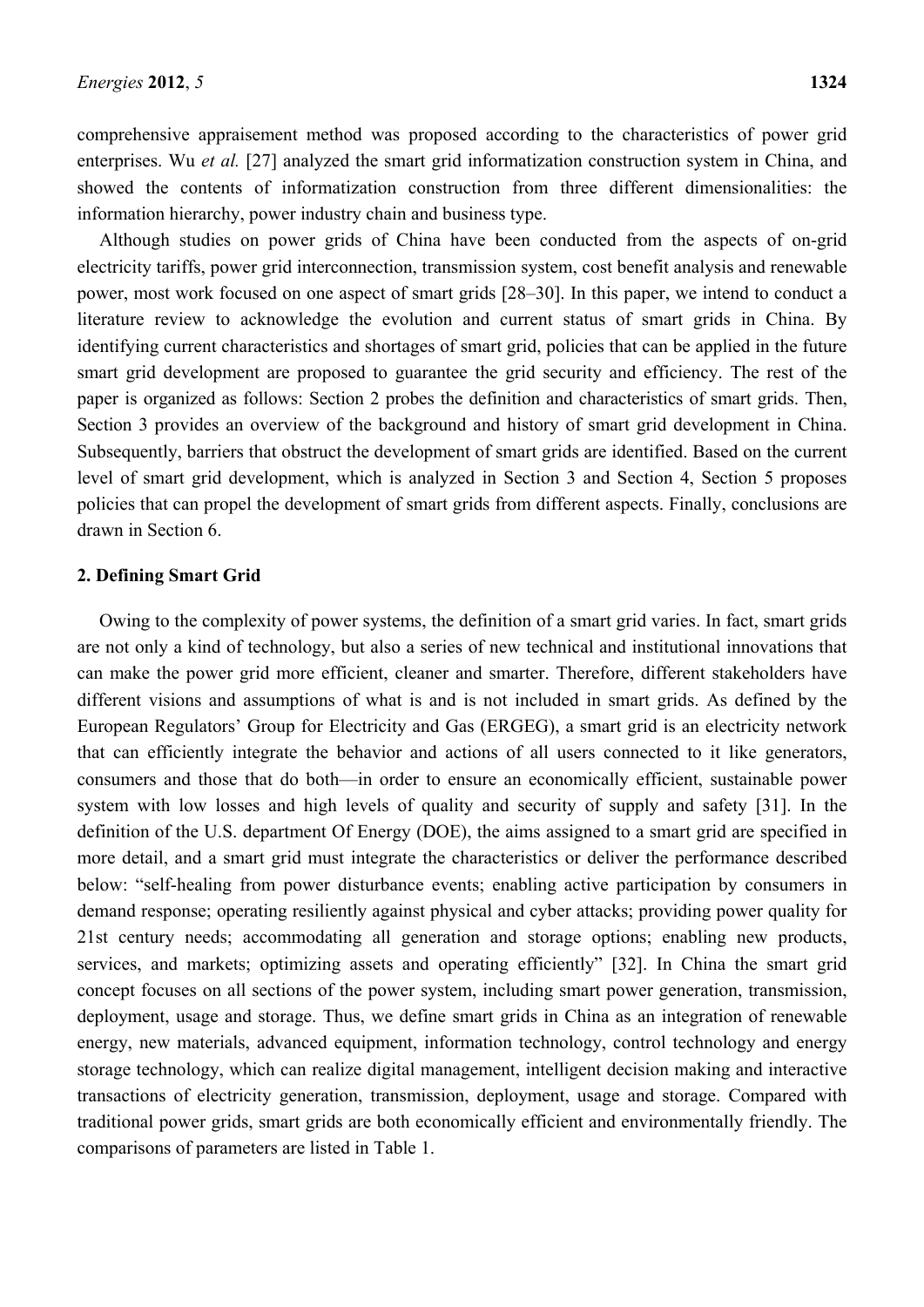| <b>Traditional Power Grids</b>                   | <b>Smart Grids</b>                              |  |
|--------------------------------------------------|-------------------------------------------------|--|
| Mechanization                                    | Digitization                                    |  |
| One-way communication                            | Two-way communication                           |  |
| Centralized power generation                     | Distributed power generation                    |  |
| Radial topology                                  | Network Topology                                |  |
| A small number of sensors                        | Sufficient sensors and monitors                 |  |
| No automatic monitoring                          | Automatic monitoring                            |  |
| Manual recovery                                  | Semi-automatic and automatic recovery           |  |
| Pay attention to failures and disruptions        | Adaptive protection measures                    |  |
| Manual checking equipment                        | Remote supervisory controlling equipment        |  |
| Handling emergencies through staff and telephone | Decision support system and reliable prediction |  |
| Finite control                                   | Pervasive and intensive control system          |  |
| Limited pricing information                      | Complete pricing information                    |  |
| Fewer user options                               | More user options                               |  |

Obviously, compared with traditional power grids, smart grids excel in many aspects. In brief, smart grids can improve energy usage via: (1) energy feedback to users coupled with real-time pricing information and from users with energy consumption status to reduce energy usage; (2) real-time demand response and management strategies for lowering peak demand and overall load through appliance control and energy storage mechanisms [15]; (3) integrating renewables and energy storage in electricity networks, while optimizing their use and contribution to system services and the whole sale markets; (4) promoting innovation, new energy products and services related to load handling, and (5) anticipating outages [6], with the necessary upgrading or maintenance of self-adaptive networks.

Owning to the advantages of smart grids, they are now attracting more and more attention worldwide. In the United States and the European Union, elements of the smart grid are being identified and researched by organizations representing governments, national laboratories, the private sectors, various trade associations and the academia. This concept was even listed in the U.S. Energy Independence and Security Act [33] announced in December, 2007. In Italy, the "Progetto Telegstore" initiative begun in 2002, and resulted in the installation of over 30 million smart meter points covering almost 100 households. In Norway, Sweden, Finland and Demark [34], penetration rates of smart meters have risen by above 50 percent, with continued increases expected. As a result, it is observed that a trend of researching on smart grids is emerging.

# **3. The Evolution of Smart Grids in China**

The impact of smart grids on  $CO<sub>2</sub>$  emission mitigation remains ambiguous and needs to be further investigated. A converse possibility is that the rapid grid development may contribute to the rapid growth in  $CO<sub>2</sub>$  emission in China. However, as smart grids can distribute renewable energy, connect more renewable power to the grid, and thereby enlarge the proportion of renewable energy in the total energy consumption, the spread of smart grids may, at least in this aspect, significantly propel technological innovation, clean energy consumption and low-carbon transition in China. Recently, China has made important breakthroughs in the innovation of smart grids at both the practical and theoretical levels.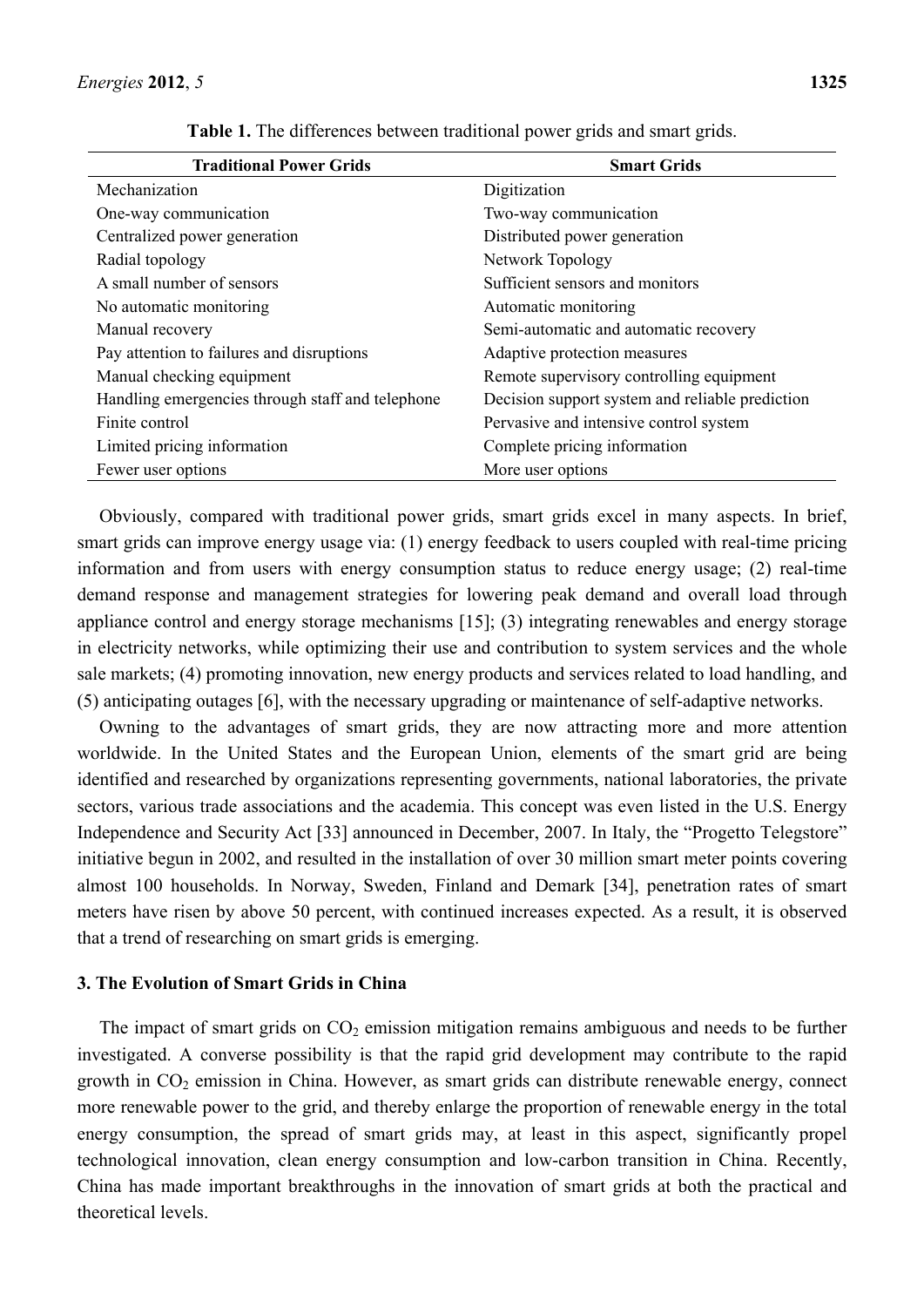With the successful implementation of the 11th Five-Year Plan, the scale of the power grid of China ranked the first in the World in 2011. In addition, technological breakthroughs in ultra-high voltage electricity transmission have been made. Moreover,  $CO<sub>2</sub>$  emission mitigated by the electrical industry has amounted to 0.174 million tons. In the next five years, the government will continue to lay more emphasis on the construction of smart grids. Thus, a review on the evolution of smart grids from the aspects of technological innovation and organization would be instructive for future policy making.

#### *3.1. Technical Innovation*

In the 1990s, the concept of "Digital Power System", which is an early form of state grid, was first proposed by Lu and Mei [35] in their research of "*Basic research on vital scientific problem with collapse prevention and optimal operation of large scale power systems*". In 2004, fundamental research to improve the reliability of large interconnected power systems and apply distributed computing to real-time simulation of the entire power grid was conducted. The East China Power Grid (ECPN) first carried out its feasibility study on smart grids in 2007, which advocated promoting deployment of power systems, constructing digital substations and building a unified enterprise data platform. This effort, which aimed at promoting the level of power grid security and management ability, marked the first step towards the implementation of smart grids. Another important research concentrated on power distribution in 2008 explored distributed uses of nonrenewable energy. Recently, an investigation about key technologies in smart grid construction was undertaken by the National Science & Technology Board, Chinese Academy of Sciences and Chinese Academy of Engineering.

China has formed relatively mature technologies of automated measuring systems and gained practical experiences in technologies such as peak load shifting, real-time monitoring and remote automatic meter reading [36]. In the communication network aspect, China has already realized comprehensive network coverage and established an integrated power communication network service platform based on an optical data network. Approaches applied currently include power line carrier communication, wireless communication, and communication through electric cable and satellite [37]. Another remarkable accomplishment is the wide application of information-based software, especially the systems related to power deployment automation, such as the distributed control system, relay protection system and power grid stabilization system [27]. It is obvious that the improvement on power grid deployment automation in China is prominent, with 32 provincial network deployments, 240 regional network deployments and 500 county-level network deployments been equipped with computer monitoring system. The majority of provinces have passed the SCADA application checking. More than 10 wide-area measurement system (WAMS) [38], 1,000 PMUs have been accomplished, covering all 500 kV substations and major power plants nationwide.

#### *3.2. Piloting the Smart Grids*

Smart grids have great potential in revolutionizing the way we produce and consume electricity, but the benefits of smart grids, which include many new elements, remains untested. Conducting pilot projects [39] is now regarded as an effective way to identify the likely impact of the smart grid on customers, utilities, and society as a whole.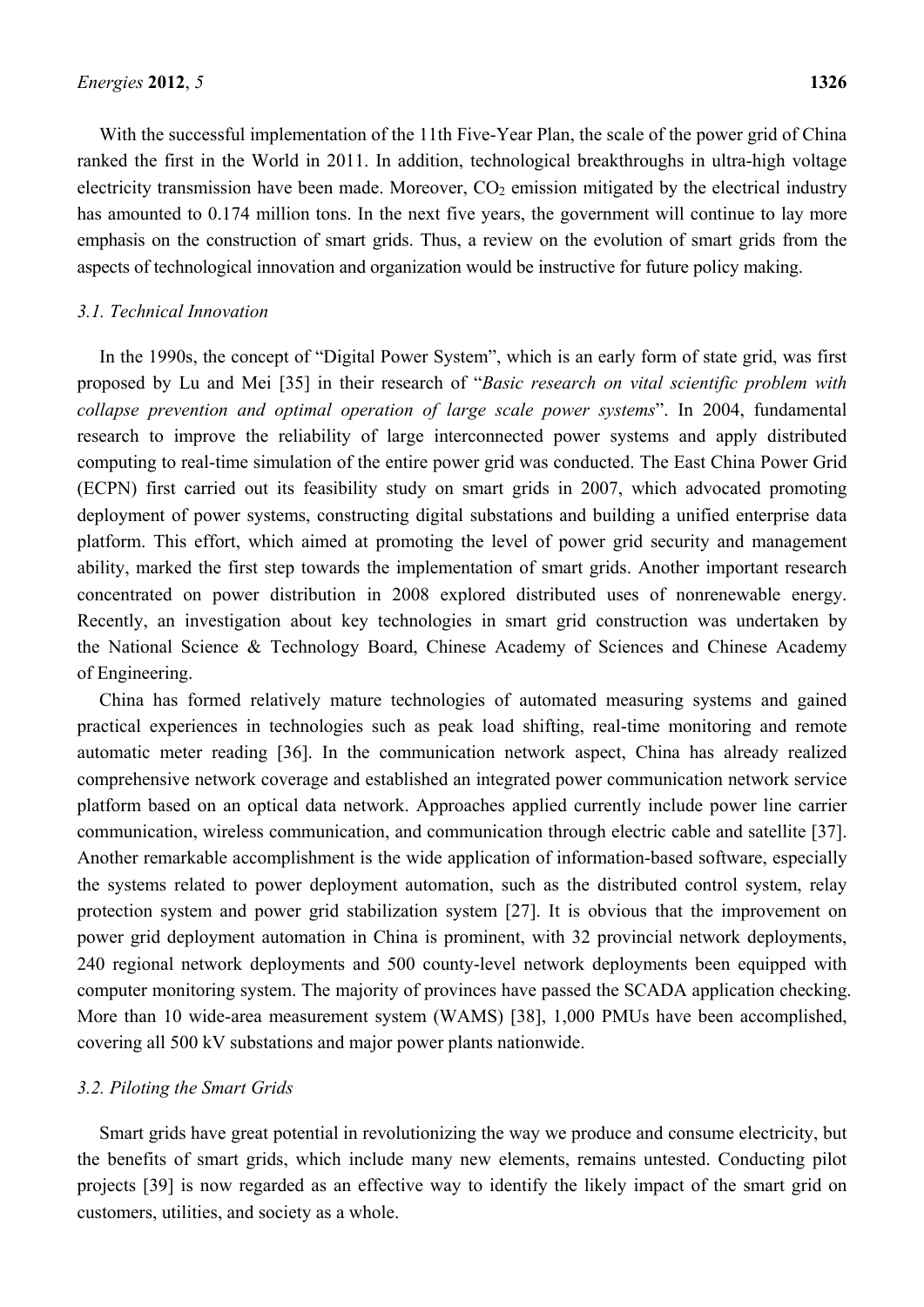Aiming at applying smart grid technologies to practice, some regions of China such as Jiangsu and Shanghai began their pilot construction of power information collection system encompassing loading management and meter reading technologies starting in the 1990s, and have accumulated abundant practical experience on demand side automatic meter reading, interoperation and demand side response. In the last two years, the State Grid Corporation of China (SGCC) has launched 228 pilot projects covering 21 technological categories. Breakthroughs have been made in six areas, including smart substation, automatic power distribution, power consumption information collection, electric vehicle charging infrastructure, technical supporting system on smart grid deployment, and power fiber to the home (PFTTH). In 2011, the construction of the Integrated Demonstration Project of Smart Grid in Sino-Singapore Tianjin Eco-City, which has a wide coverage and is the most complete pilot project, has been accomplished. Some smart grid pilot projects on power transmission, distribution and transformation are listed in Table 2.

| Year | <b>Regions</b> | <b>Pilot Projects</b>                                                                           |
|------|----------------|-------------------------------------------------------------------------------------------------|
| 2010 | Yangzhou       | Yangzhou city of Jiangsu Province was selected as the first "smart grid industrial base" by     |
|      |                | National Science and Technology Ministry in its "Torch Program" in August, 2010.                |
| 2011 | Tibet          | The Qinghai-Tibet cross DC networking engineering has been accomplished in the end              |
|      |                | of 2011.                                                                                        |
| 2011 | Tianjin        | The construction of the Integrated Demonstration Project of Smart Grid in Sino-Singapore        |
|      |                | Tianjin Eco-City has been accomplished.                                                         |
| 2012 | Fujian         | Piloting on 13 smart grid programs including distribution network, electric vehicle charging    |
|      |                | infrastructure, and smart community. In addition, 17 smart substations will come into           |
|      |                | construction and 4 smart substations will be put into operation. Newly stalled smart meters     |
|      |                | are expected to reach 1.78 million, with full-scale automatic information collection realized.  |
| 2012 | Shandong       | The online monitoring device will be installed to supervise the performance of 220 kV and       |
|      |                | above electrical transmission and transformation equipment. In addition, the construction of    |
|      |                | 6 existing charging stations will be accelerated and 17 new ones will be put into construction. |
| 2012 | Jiangsu        | In 2012–2015, Jiangsu province will construct 580 smart substations of 110 kV or more and       |
|      |                | transmission line of more than 13500 km.                                                        |
| 2012 | Liaoning       | Constructing a high informationalized, automatic, interactive smart grid which is adaptive      |
|      |                | to the large scale access of nuclear, thermal and wind power, and is satisfactory to the        |
|      |                | requirement of AC/DC power transmission.                                                        |
| 2012 | Guangxi        | Guangxi Grid is and will be dedicated in rural power grid reconstruction, and is ambitious      |
|      |                | in building up a set of demonstrating counties, power supply administrations, and               |
|      |                | substations with smart grid distribution system, digital and unattended substation, and remote  |
|      |                | meter reading system. Now, 184 demonstration projects have been approved and initiated.         |
| 2012 | Xinjiang       | During the 12th Five-Year Plan period, thousands of kilometers of power grid will be built,     |
|      |                | connecting each hydroelectric and thermal power base.                                           |
| 2012 | Shanxi         | Piloting on smart substation, power consumption information collection, smart community,        |
|      |                | electric vehicle charging infrastructure, and PFTTH. 1.2 million Smart Meters are expected      |

to be installed.

**Table 2.** Pilot projects of smart grid in China.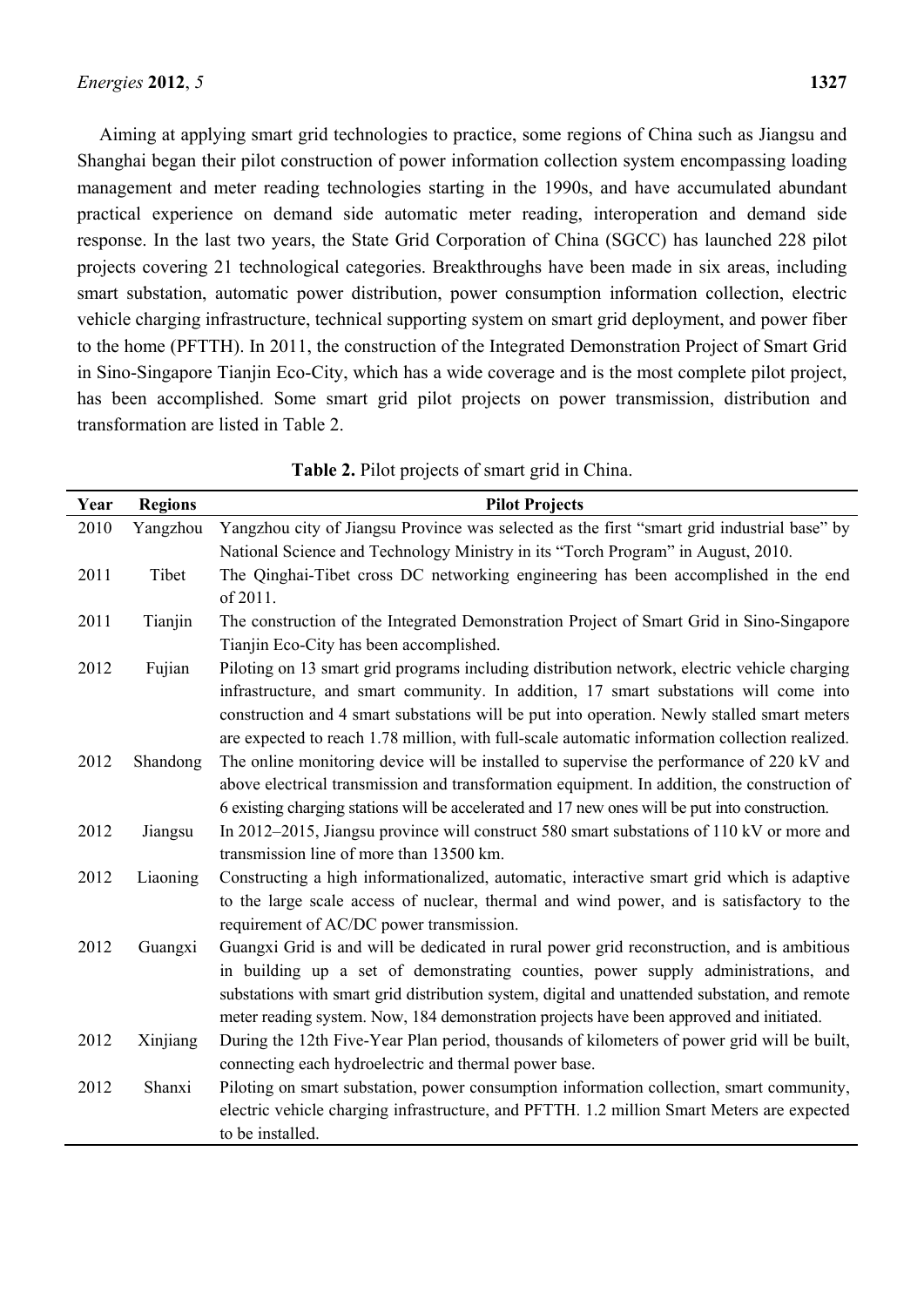#### *3.3. Policy Support and Standardization*

With the target of building a powerful electric grid with ultra-high voltage transmission corridors and increasing the integration of renewable energy resources, the construction of smart grids has been included in national development planning and related government documents. For example, "*The 12th Five-Year Plan on National Economic and Social Development*" proposed by National People's Congress has explicitly set up the goals of strengthening power grid construction and accelerating smart grid development. In another government document, "*Decision of the State Council on Accelerating the Fostering and Development of Strategic Emerging Industries*", the requirement of speeding up the construction of smart grids and operating systems to adapt to new energy development was put forward. In addition to national level policies, some local governments had also laid out specific plans on smart grids, such as the "*Smart grid industry in Jiangsu Province Development Plan Outline*" enacted by the government of Jiangsu Province.

The standardization of smart grids has already been started in China by a leading group organized by standardization administration and the National Energy Bureau. This organization is working step by step on the standardization task with a coordinated working mechanism.

#### *3.4. Implementation and Management*

Unlike other countries the implementation of smart grids in China, where the government plays a leading role, is quite different. There are only two grid companies: the State Grid Corporation of China (SGCC) and China Southern Power Grid (CSG). These two companies take charge of almost all power transmission, distribution, metering activities in China. The SGCC is a backbone state-owned enterprise covering 26 provinces, municipalities and autonomous regions of the northern China, while the CSG serves five provinces in the south, including Guangdong, Guangxi, Hainan, Yunnan, and Guizhou. As they serve different regions, they don't need to compete with each other.

As the largest power network operating company in China, SGCC is the main promoter and executor of smart grid applications. At the International Conference on UHV Transmission held in 2009, a strategic framework of smart grid development with one goal, two main lines, three stages, four systems, five connotations and six sections was put forward, as shown in Figure 2. In this pyramid strategic framework, the top layer is the goal of smart grid development, *i.e.*, building a powerful and strong power grid with ultra-high voltage transmission corridors and coordinating multi-level grid development. The second layer is the technical and managerial guidelines of smart grid development. In the technical aspect, efforts will be made towards building an informationalized, automatic and interactive smart grid. In addition, concentrated, intensified and lean management mode is expected to be established. In the third layer, the smart grid development planning which is divided into three stages is introduced. The emphasis of the first stage (2009–2010) is R&D on technical innovation and pilot projects. Now, the task of the first stage has been accomplished, with a plan, two fundamental construction programs, 21 demonstration projects, and 10 specific research projects finished. In the second stage (2011–2015), smart grids in China will be largely promoted. Specifically, the construction of UHVDC and power distribution network will be accelerated. In the last stage (2016–2020), the resource distribution ability, stability, interactivity between the power grid and the consumer should be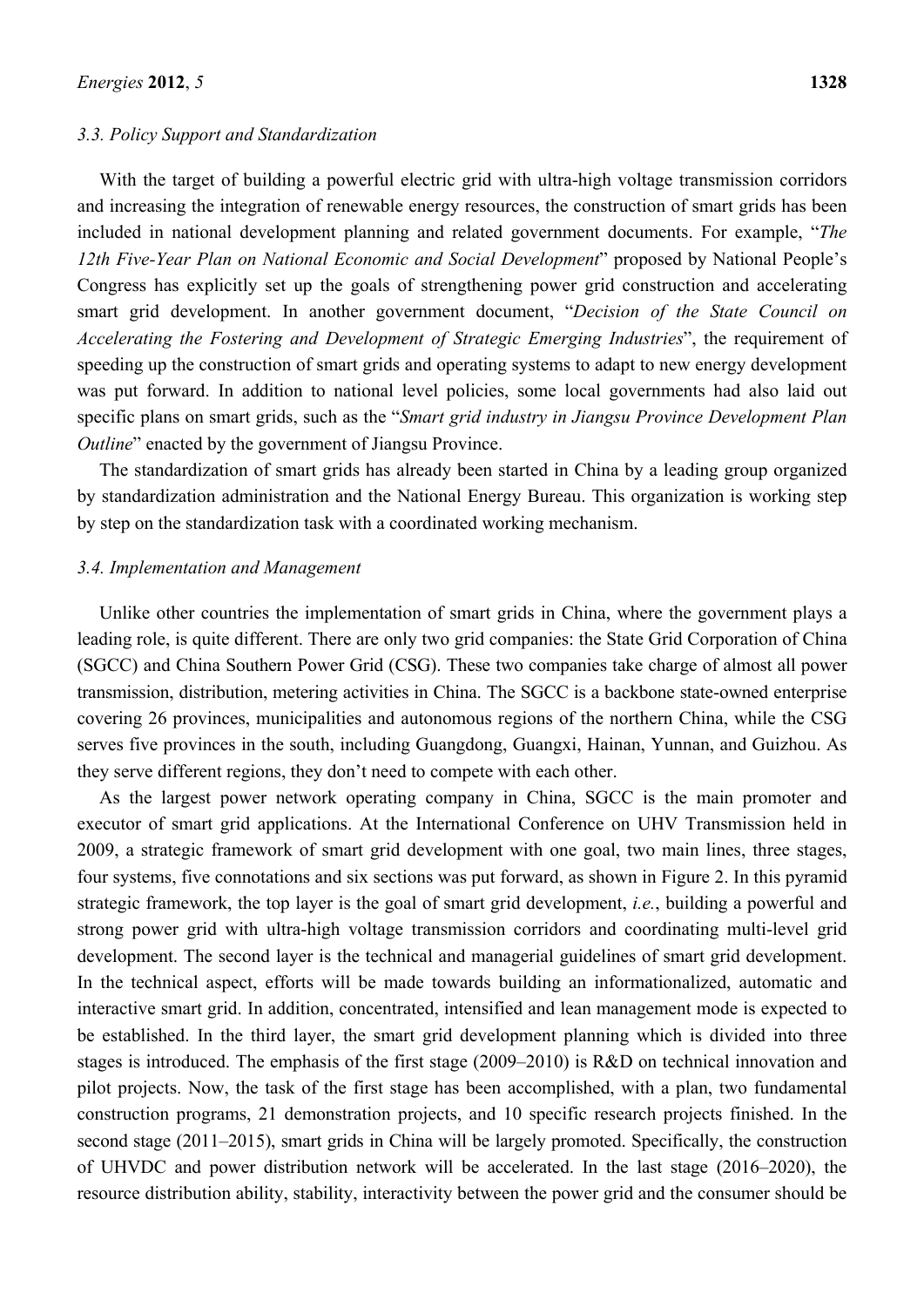enhanced, and a strong smart gird will be finally built. The fourth layer is the "Four system" of strong smart grids, including fundamental grid systems, which are the foundation of realizing "strong", technical support systems with advanced communication, information and control technologies that make the grid smarter, application systems that make the largest use of power resources and provide services for consumers, and standardization systems, *i.e.*, the technical and managerial standards and evaluation systems. Five connotation in the fifth layer underlines the implications of smart grids, *i.e.*, reliability (strong grid structure, transmission ability and reliable power supply), efficiency (efficient grid operation and power transmission, high economic profit), cleanliness (large proportion of renewable energy utility in terminal energy consumption), transparency (transparent and shared information of grid, power supply and consumer, non-discrimination and fair opening of electric power network), and interactivity (active participation of power enterprises and consumers in regulating grid operation). At the bottom, all sections of the power system including generation, transmission, transformation, distribution, consumption and deployment are considered in the smart grid development.

To enhance the development of standardization, the SGCC started establishing a technical standard system for smart grids. Until now, fifteen technical standards including "*Standard Technology System Planning for Strong Smart Grid*" and "*Technical Guidelines for Intelligent Substation*" have been established. Thus, a series of technology standard systems were primarily formed to instruct projects implementation. The applications of smart grids were also paid great attention. Nine demonstration projects like the integrated smart grid demonstration projects in Shanghai Expo Park and a 110 kV intelligent substation in Beichuan, Sichuan have been completed.



**Figure 2.** The strategic framework of strong smart grid development.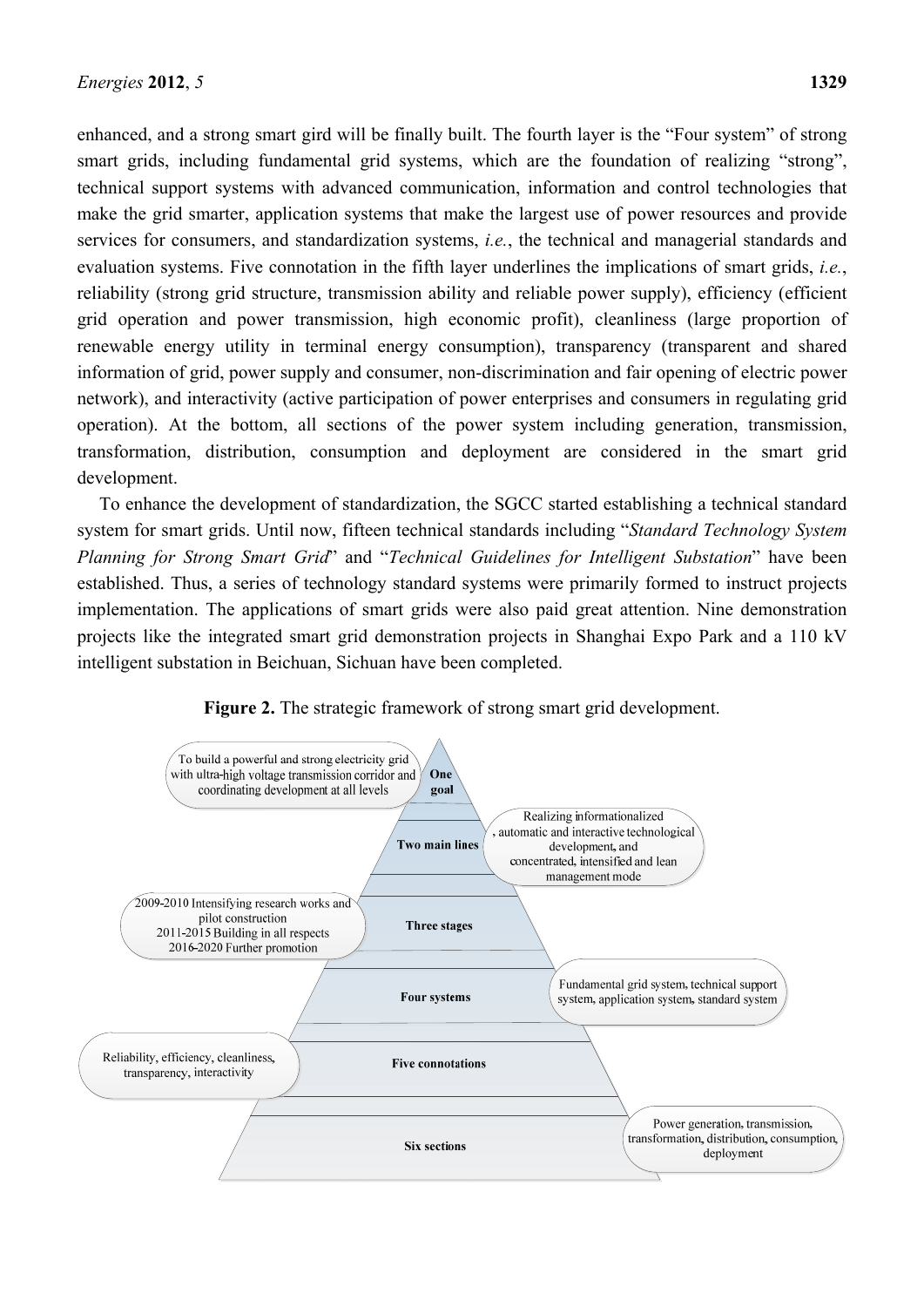Simultaneously, another important power grid operator, CSG, has also put forward its overall objectives and principles concerning smart grid development. To accomplish these goals, CSG has already made relevant strategic planning, attaching great importance to 18 smart grid technologies, and started several pilot projects. To build an automatic distribution management system with technical features of remote management, remote signal and remote control, two important projects on intelligent network distribution were constructed in Shengzhen and Shanghai. In the aspect of intelligent substation construction, CSG has built Sanxiang intelligent substation in Zhongshan City to research into wide-area information monitoring and control. Multi HVDC coordinating and control system developed by CSG has also been put into operation. The Longgang renewable energy application base was built to experiment on developing renewable power and connecting it into grid. Based on 863 programs of distributed power supply in Fushan and a micro-network project conducted by Yunnan EPRI, research on technology development of megawatt gas turbine CCHP and efficient access technology of distributed gas turbines, PV and energy storage systems are being gradually carried out.

From the review of the status of China's smart grid construction, a conclusion could be drawn that China has obtained prominent achievements in the field of smart grids and is catching up with developed countries like the U.S. and E.U. A solid foundation has been laid in the early research work and power infrastructure construction. However, as China is still in its primary stage of smart grid construction, barriers and problems that obstacle the implementation and application of smart grid are inevitable.

# **4. Barriers**

Despite the great accomplishments achieved, we should be aware that smart grids are still a relatively new concept. To realize the scale-up and industrialization of smart grids, there is still much room for improvement. Four major barriers encountered in the development of smart grids in China are listed below:

(1) Unified goals and emphases on smart grid development have not been established yet in China. In the U.S., the development of smart grids mainly focuses on upgrading the infrastructure, as well as promoting the exploitation of renewable energy, distributed energy and green cars. In addition, the installation of smart meters in the U.S. is also emphasized, with government financial assistance that has funded more than 100 smart meter programs. Twenty five million smart meters are planned to be installed in 2013, which is three times the number in 2009. The key issues affecting smart grids in Europe are the integration of wind power and enhancing demand side management. Japan is dedicated in integrating PV power, wind power and distributed power into the grid and promoting the development of electric vehicles and micro-grids. A clear objective should be designated in China to guide the development orientation of smart grids.

Although smart grids have been developing rapidly in China, there is still no common understanding on the concept and implication of smart grids in the power industry. Controversies and basic disagreements on the key points of development widely exist, such as what benefits can be brought about by smart grids, how much the smart grids may cost, and which problems could be solved by smart grids. In the future development of smart grids in China, the government as well as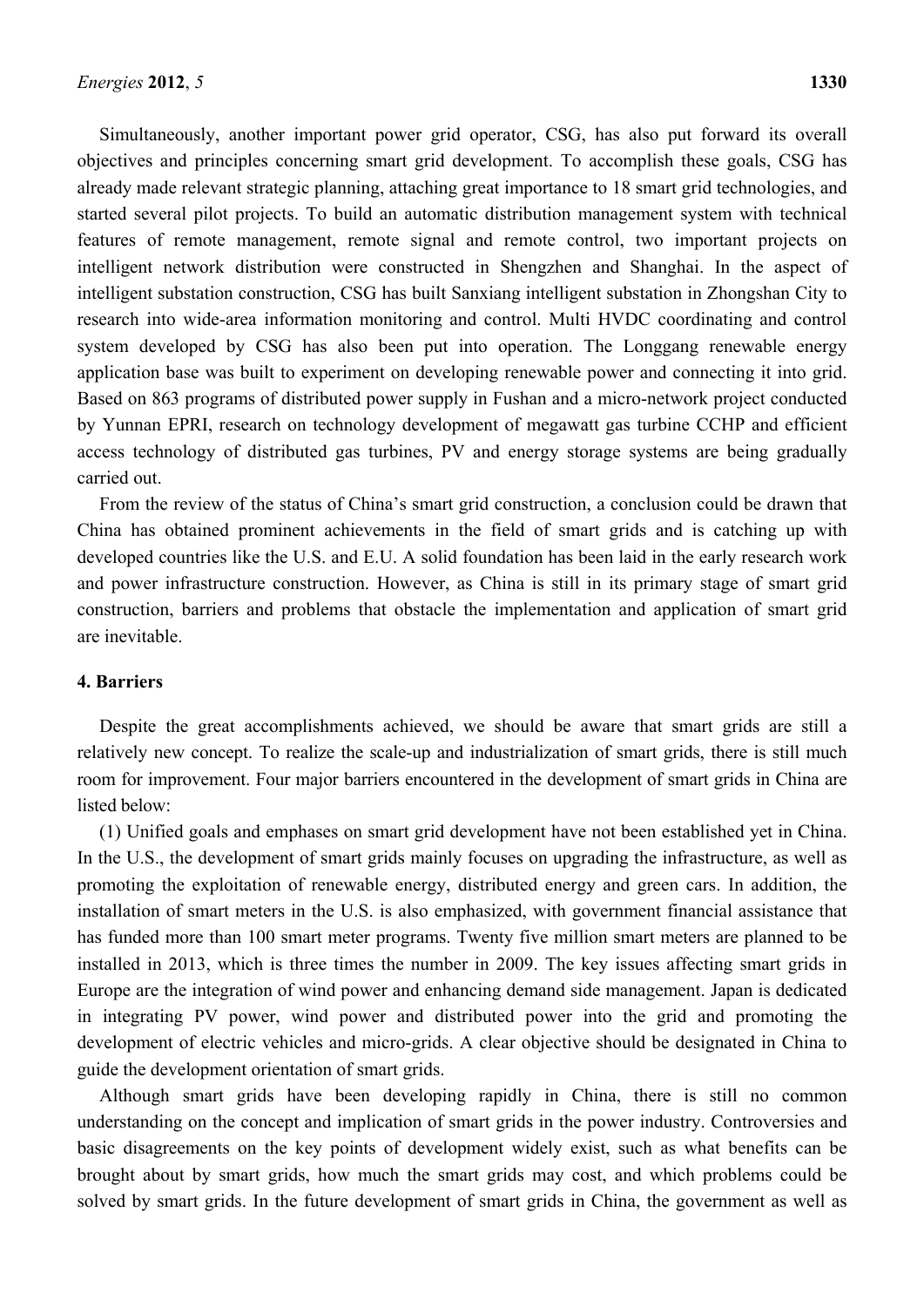researchers should dedicate great efforts to tackling these problems according to the specific situation of China.

Recently, a residential electricity price ladder program, which specified that "80% of household electricity prices remain stable, electricity consumed surpass the regional average must be paid according to the the second and third gear standard with unit of electricity price increasing 0.05 yuan and 0.2 yuan" was proposed in China. This program will help improve China's tariff structure and control electricity consumption. To guarantee the implementation of a residential electricity price ladder program in China, smart meters, a measurement of electrical energy consumption, can provide additional information compared to a conventional energy meter and read real-time energy consumption information. In fact, the residential electricity price ladder program can't be implemented until the smart girds are popularized in China. As a result, China should focus on promoting the application of smart meters referring to the experiences of U.S. by ways of enhancing financial subsidy.

(2) The ancillary facility cannot fit in with the requirements of smart grids, and key smart grid technologies are still immature. There is still a long way to go in some areas which are reflected in the following: firstly, most current equipment can't satisfy the demand of informationization, automation and interoperability. Secondly, the equipment specifications and standards are inconsistent, and are poorly interchangeable, which need further promotion. Thirdly, the core technologies of key equipment haven't been fully mastered. Fourthly, most of the existing automatic distribution devices are designed as one-way electricity flow for limited household consumption. These devices can't meet the demand for interoperability. In addition, smart grids in China are still in the technology R&D stage, with immature energy storage technology, system integration technology and new material technology. As distributed energy hasn't been substantially applied, large-scale development of smart grids is still hindered by a lack of external conditions. A full estimation of the immaturity and uncertainty of smart grids is needed, and the government should avoid promoting plans in the context of unclear market selection.

(3) The current power operating mechanism can't fit in with the demands of smart grid development. Smart grids are not only a technical innovation, but also an institutional innovation. Whether new technologies can create value is determined by the fact whether the power grid operation can adapt to the development of productivity, because advanced technologies need advanced production operation mechanisms to support them. Institutional innovation of smart grids includes reforms of the electricity market, regulation regimes and some political issues. Firstly, since a basic principle of smart grids is to improve energy management and consumption efficiency by making the customer's load and the smart grid interact through smart pricing and automatic control, the implementation of these measures requires a quite mature electricity market. In a word, the large scale implementation of smart grid technology, especially customer participation, depends on the development of power marketization, without the support of which, intelligent measures such as demand side real-time management can't be implemented.

Since reform and opening up was conducted by Chinese government, the reform of power operating mechanism has gradually deepened. However, there are still many problems with the regulation regimes of the power system. Although the separation of government and enterprises, power plants and power grids have been realized, there is a lack of market competitiveness and customer choices in power transmission, distribution and selling. Electricity pricing still depends on administrative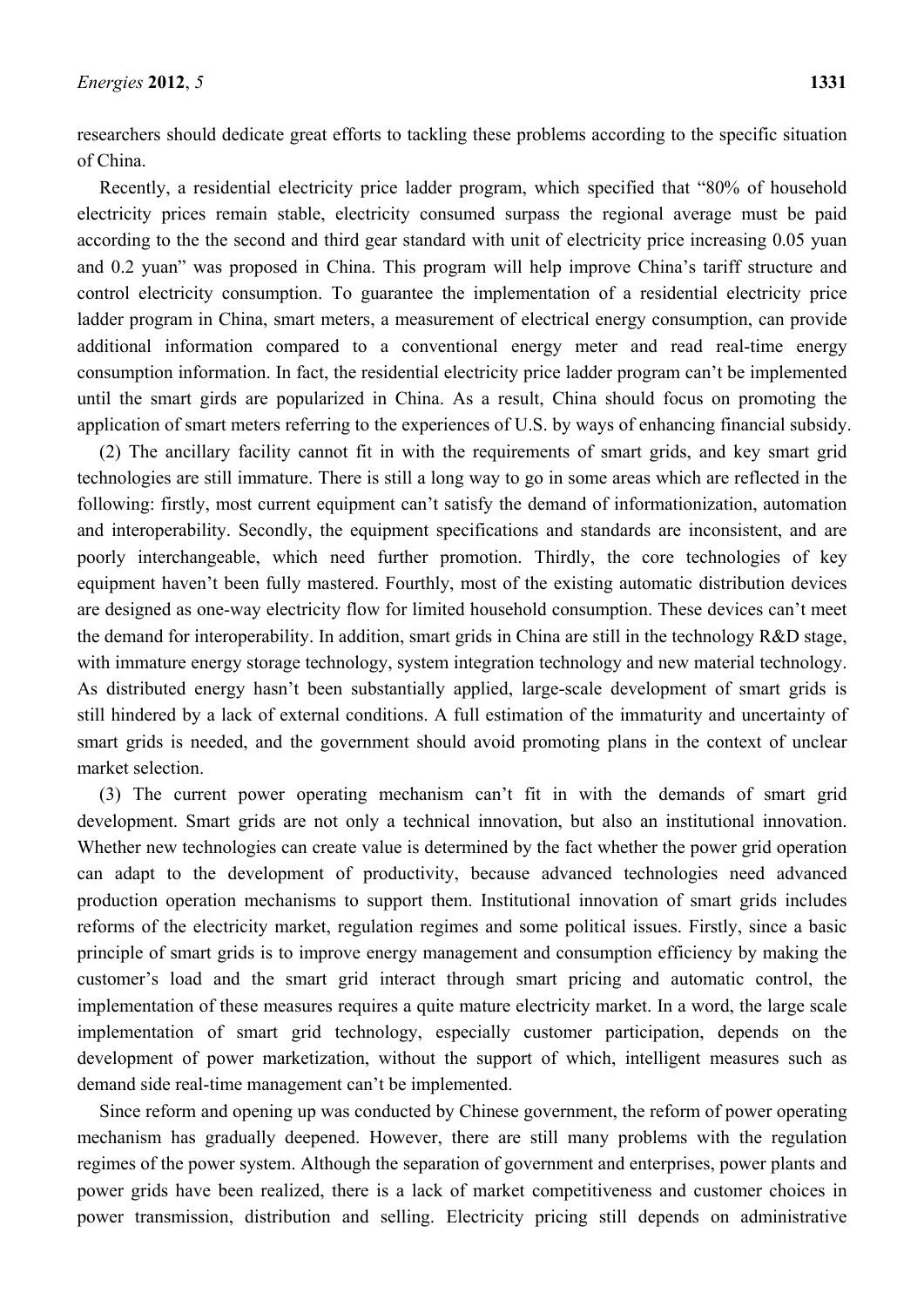approval, and a reasonable and efficient dynamic electricity pricing system which is the foundation of interoperability hasn't been formed. From the perspective of current government management, the existing regulation systems are mostly oriented by low-cost and extensive servicing. Although most of these regulation regimes are reasonable, some of them are not conducive to the transition to smart grids.

Political and jurisdictional system is the guarantee of smart grid development. Although some relevant policies on renewable energy and power grid construction have been enacted, a well-established political framework hasn't been formed. Thus, a government oriented development mode of smart grids should be established to create a healthy political environment for the promotion of smart grids in China.

(4) The standards and business modes of smart grids have not been established. Electricity generation, transmission, distribution, metering of traditional power systems are designed separately. In order to connect them together in the future, a uniformed standard should be established. In addition, as smart grids cover a wide outreach, if there is no consensus standard, we can't attract inputs and investments from stakeholders that have different purposes.

The business mode of smart grids is another key issue besides standardization. How to find an appropriate mode that could create profit and make the power company, equipment manufacturers, service providers and customers all win is a determining factor of smart grid generalization. Currently, with no available solution to the business mode of smart grids, smart grids cannot be applied on a large scale.

# **5. Policy Prospects**

Smart grids involve a series of new technologies which have great potential in the future power grid development. To build a secure, economic, clean, transparent and compatible power grid in the future, we should take measures to propel the development of smart grids. We have reviewed and summarized some policy recommendations from national plans, policies, and reports related to smart grid development, such as "*China's Twelfth Five-year Plan (2011–2015)*" and "*White Paper on Green Development*" enacted by the SGCC, to tackle the current obstacles and provide guidelines for the future smart grid development.

#### *5.1. Planning for the Blueprint of Smart Grids*

Smart grids are very professional technologies which involve a wide range of subjects. Thus, an overall design for practices in China should be determined to instruct the smart grid construction and avoid a waste of investment. This design must include components like strategic goals, principles, implementation details and long range planning. An appropriate working mechanism and organization should also been confirmed.

The emphasis of smart grid planning should focus on goals to be achieved as well as problems to be solved in the electricity and energy development process. The problems to be tackled urgently in China include [40]: (1) how to optimize the power grid structure and improve the stability of operation; (2) how to improve the electricity quality and power distribution reliability; (3) how to promote low carbon energy development and provide a supportive platform for large scale renewable energy use; (4) how to increase the efficiency of power assets; (5) how to adapt to the demand of large-scale access of electrical equipment, distributed power, electric cars and other new power sources.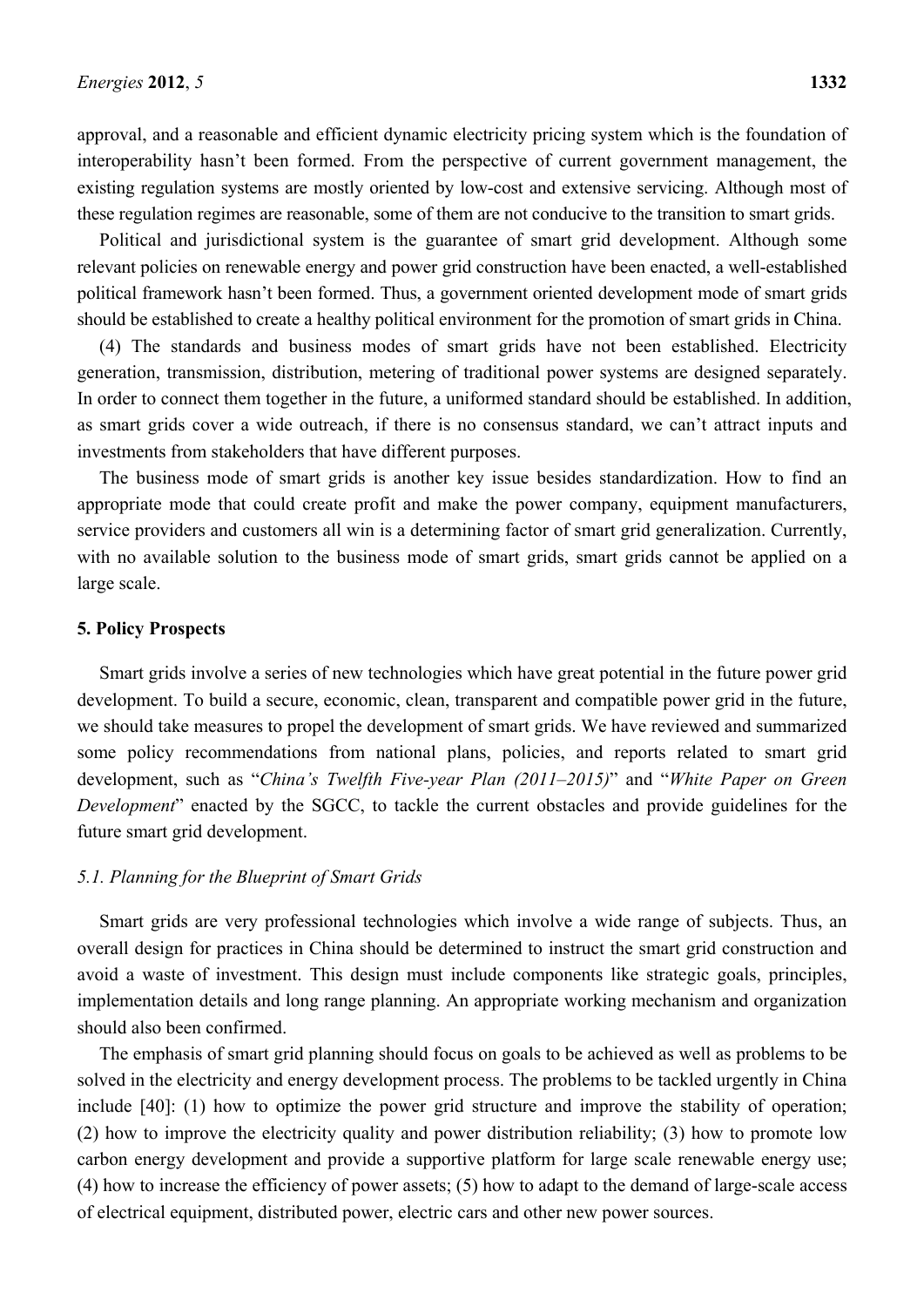To solve these problems, the 12th Five-Year Plan placed an emphasis on standardization, the development of major equipment, demand side response and the large-scale demonstration projects. A step-by-step smart grid development mode is suggested referring to the "Three stage" strategy proposed by the SGCC. Firstly, according to difficulties encountered currently, we should put forward a plan to guide the development of smart grids, following which, the development of key technologies and equipment as well as the pilot demonstration and standard establishment should be highlighted. Secondly, after summarizing the technologies and pilot projects, expanding the smart grid piloting projects around the whole China based on the characteristic of each region. The third step should focus on avoiding overlapping investment and introducing new technologies under a unified standard. Also, it's necessary to maintain the existing smart grids and upgrade the technologies, ultimately building an integrated maintenance system.

# *5.2. Determining the Administrative Mechanism of the Development of Smart Grid*

While the development of smart grids must rely on real market demands and follow the market operational mechanism, the innovation on business mode of power companies is strongly encouraged. The development of smart grids is a complex and systematic project, which calls for the coordination of government agencies, power grid enterprises, electricity generating companies, equipment manufacturers, information communication enterprises, research centers and end customers. To ensure smart grids operate well, we can organize a promotion group on smart grid development oriented by the government, in which, government departments, regulation institutions, industry associations, power companies, research centers are all involved to work closely to propel the development of smart grids [41]. This group is responsible for the following work: (1) working as a thought leader to make plans for smart grid development; (2) coordinating important issues in smart grid development; (3) organizing enterprises and research centers to enact technology standards; (4) monitoring important smart grid programs; (5) conducting smart grid R&D work and demonstration projects.

# *5.3. Perfecting the Policies Supporting System*

Although many intelligent grid technologies such as distributed power generation, demand side management and micro-grid have been introduced to China, these technologies have developed slowly owning to the incomplete policy support system. As smart grids are in their early stage in China, systematic supporting policies should be put forward, especially policies on inputs of projects, program ratification, standards setting, electricity pricing mechanism and financial revenue [42]. These policies should be enacted to promote the development of the whole smart grid industry. Specifically, the government can increase R&D funds, support competitive research centers and enterprises to innovate on the R&D, and produce core products with technical advantages. Meanwhile, financial support and reduced taxes on demonstration programs should be strengthened to encourage the application of smart grid technologies. Electricity pricing policies as well as real-time and high reliability electricity pricing pilot demonstrations are also needed to form a market adaptive electricity pricing mechanism, and policies on the payback of electricity enterprises that invest in smart grid construction should be enacted.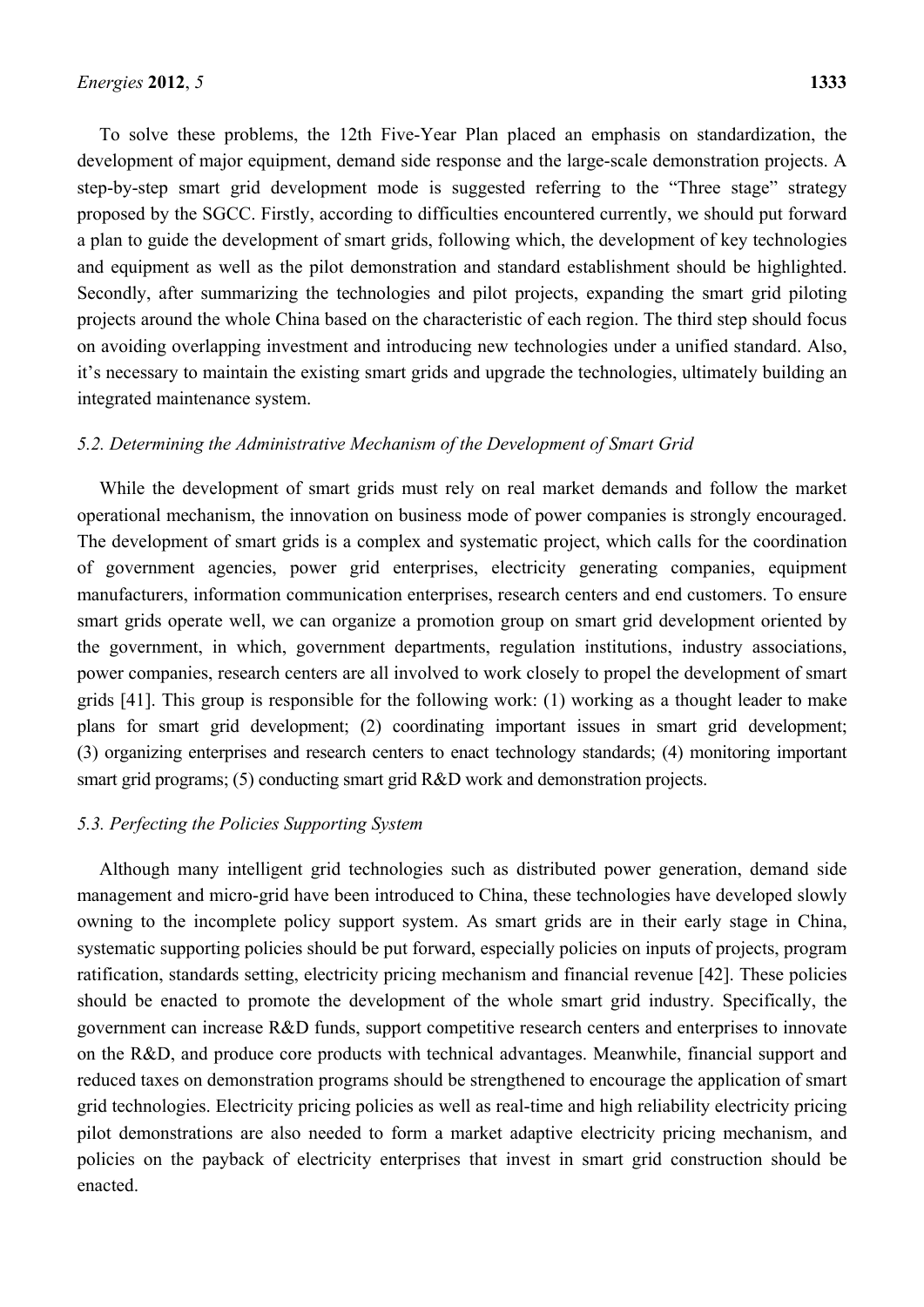#### *5.4. Accelerating the Standardization Work*

Since smart grids involve many industries and technical areas, a unified technology standard system is beneficial for the coordination of different industries and technical areas, and it is also a key factor for orderly development of smart grids [43]. This unified technology standard system can provide technical instructions for equipment manufacturers, system coordinator and power grid construction companies, and ensure the quality and speed of the development of smart grids. It can also efficiently guarantee the interoperability of electricity generating systems, power grids and power consumers. Led by the Chinese smart grid standardization group, the government should organize and complement the interoperation framework and accelerate the standard setting process.

### *5.5. Innovating Smart Grid Technologies*

Chinese government attempts to include smart grid construction in "*National Science and Technology Development Plan*" and "*Major Scientific and Technological Project*", and build strategic alliances of smart grid technologies. In the 12th Five-Year Plan, we should pay more attention to key smart grid technologies, and produce more products, technologies and brands with indigenous intellectual property rights in important business and technology areas like stable running of power grids, large capacity and long distance transmission of wind power, new materials, large-capacity energy storage, electric vehicles, intelligent deployment of distributed power, gradually making China the leader in smart grid technologies. It is estimated that China alone will spend \$60 billion over the next decade to reinvent its power transmission and distribution system into a modernized, smart grid [44]. Meanwhile, in order to strengthen and enlarge the professional team, on one hand, we should establish majors and institutions concerning smart grid to cultivate and foster professionals with solid backgrounds and outstanding skills; on the other hand, we should attract more experts on smart grids worldwide to dedicate themselves to the career of smart grid construction in China.

# *5.6. Promoting the Demonstration of Pilot Projects*

As China is at the same starting line with the developed countries, there is little previous experience could be used for reference. In order to provide a reference for large scale smart grid construction, pilot projects should be carried out. Specific measures include both propaganda, education and the construction of demonstration projects, like increasing acceptance of the whole society for smart grid by means of introducing the role of smart grid in Energy Conservation and Emission Reduction, improving power grid reliability, and gradually starting the construction of smart building in government departments and power grid enterprises, as well as the pilot construction of smart cities in important cities. In the future, efforts will continue to be paid on smart substation, automatic power distribution, power consumption information collection, electric vehicle charging infrastructure, technical supporting system on smart grid deployment, and power fiber to the home (PFTTH).

#### *5.7. Enhancing the Implementation Management*

The construction of smart grids needs vast investments, due to the specificity of assets, the investments have a technological lock-in effect in the following decades, and all these investments and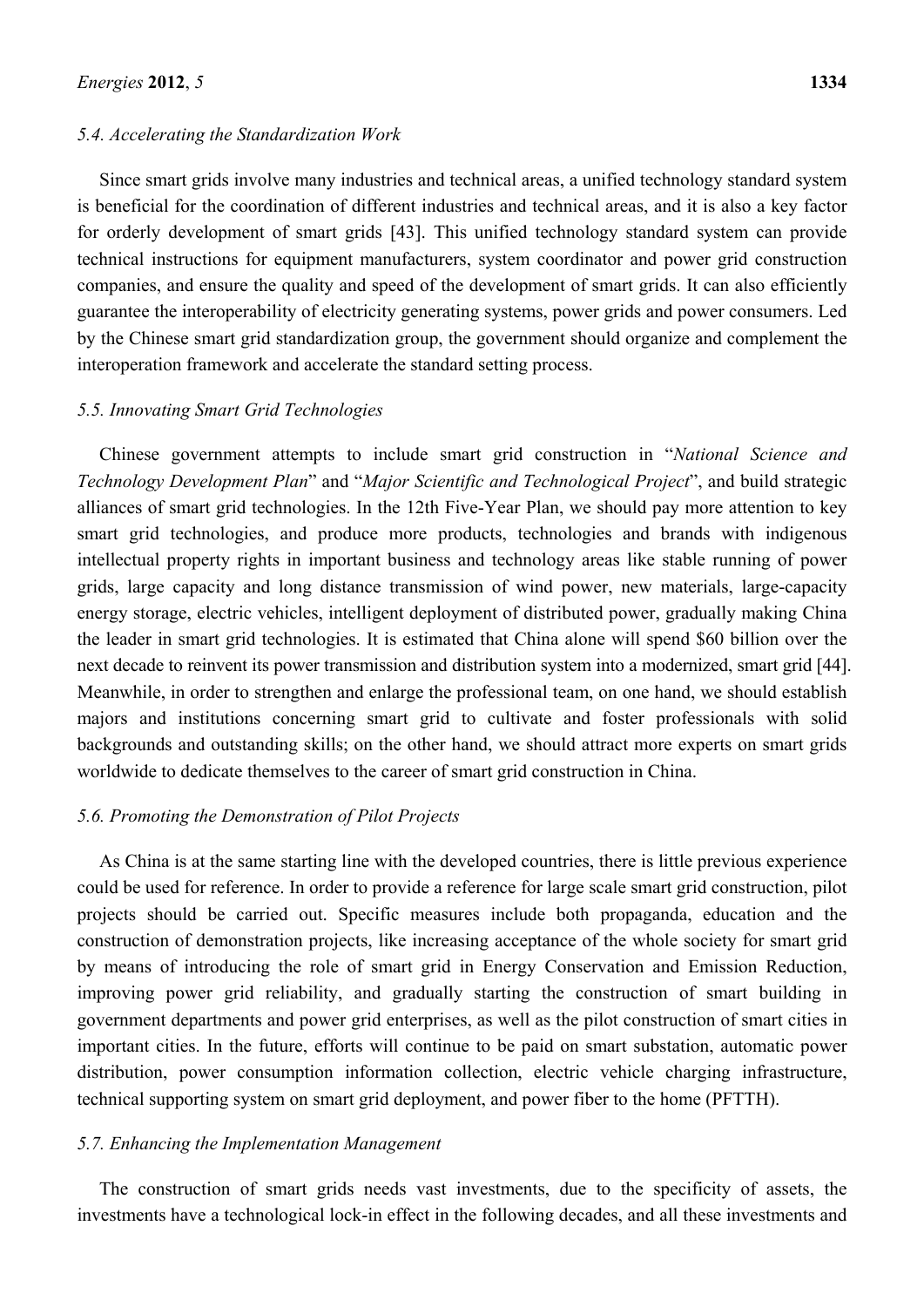costs will be taken ultimately by electricity consumers by means of electricity fees. To guarantee the quality and profitable of smart grids, an evaluation standard is required to assess the costs and benefits of smart grid programs [45]. In addition, the enhancement of investments supervision and costs accounting can not only ensure the profits of power enterprises, but also benefits gained by consumers.

### **6. Conclusions**

Low-carbon society construction is becoming a new approach to optimizing economic development, ensuring energy security and coping with climate change. A massive deployment of low carbon technologies is then absolutely needed to achieve the expected reduction in GHG emissions during the next fifty years. For the electricity system, smart grids which could promote efficiency and security, as well as realizing low-carbon economy, are attracting more and more attention in China.

In this paper, by meticulously analyzing the current status of smart grids in China from the aspects of technologies, research work, pilot regions and organizations, we concluded that China had already made great achievements on smart grid construction, and will play an important role in global smart grid development. Although China has reaped fruitful achievements, there are still obstacles that hold back the development of smart grids. The barriers could be summarized in the following four parts: (1) The development goals of smart grids haven't been identified in China; (2) The ancillary facilities can't fit in with the requirement of smart grids, and key smart grid technologies are still immature; (3) Current power operating mechanism can't adapt to the demands of smart grid development; (4) The standards and business modes of smart grids haven't been solved.

To overcome these barriers, we should make efforts from the aspects of technology, organization and management in the 12th Five-Year Plan. Moreover, along with the announcement of Chinese government that the proportion of non-fossil fuel energy is expected to grow to 15% of the total energy consumption in 2020, the development of smart grids will be accelerated to efficiently connect renewable powered electricity into the grid and realize the co-win target.

In addition, the final realization of smart grids still has a long way to go. In this process, government policies, investments even the technical maturity, economical efficiency, grid infrastructure and the habits of residents will exert a great influence on its development. To keep smart grids proceeding steady, we could divide the process into different stages with different emphases.

#### **Acknowledgements**

This study was supported by "the Fundamental Research Funds for the Central Universities" and Program for New Century Excellent Talents in University (NCET-09-0226), the National High Technology Research and Development Program of China (No. 2009AA06A419), Key Program of National Natural Science Foundation (No. 50939001), and National Natural Science Foundation of China (Grant Nos. 40701023, 40901269).

#### **References**

1. Constable, G.; Somerville, B. *A Century of Innovation: Twenty Engineering Achievements That Transformed Our Lives*; Joseph Henry Press: Washington, DC, USA. 2003.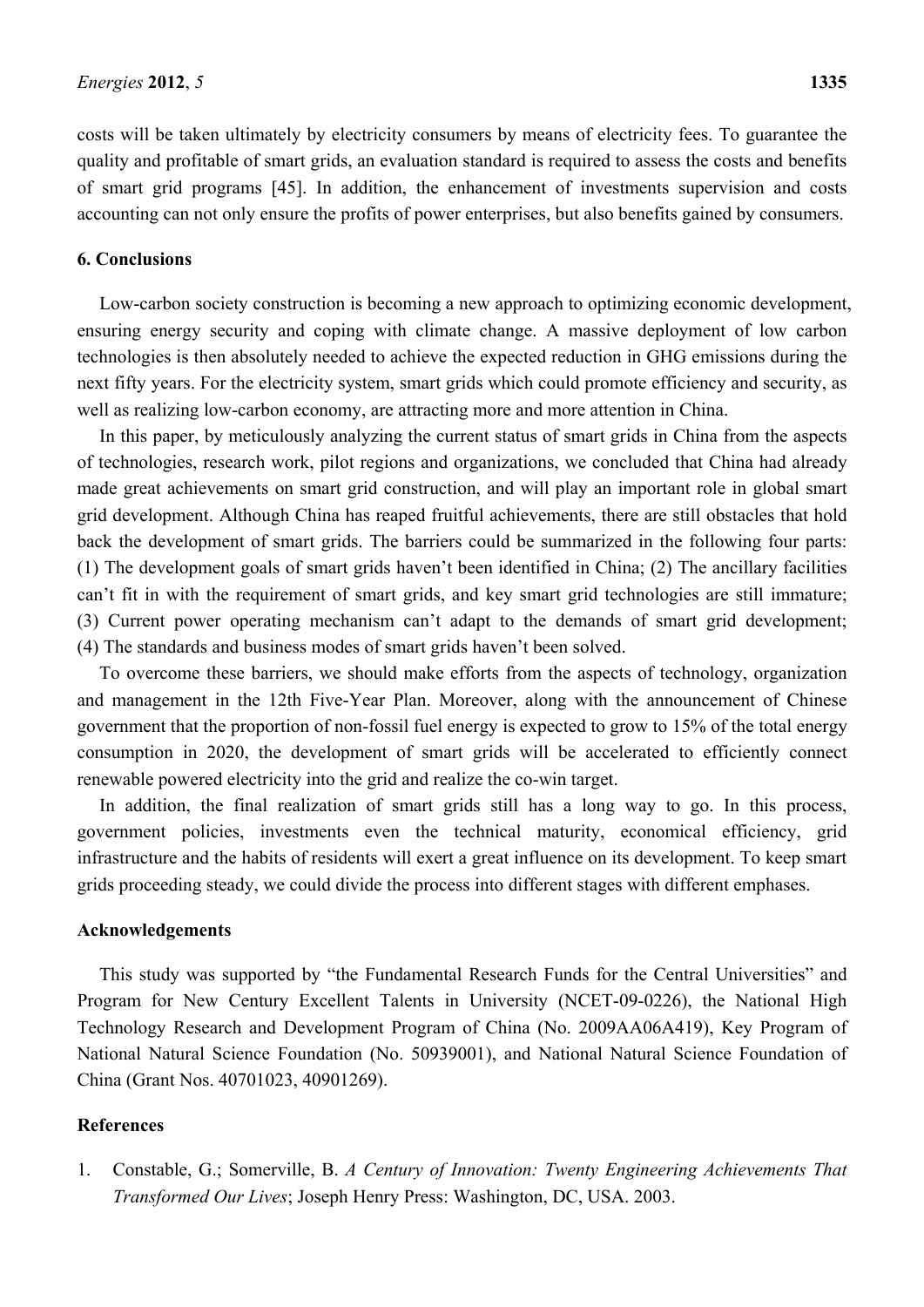- 2. *China Electric Power Statistical Yearbook 2009* [in Chinese]; China Electric Power Press: Beijing, China, 2010.
- 3. The Climate Group. The status and prospect of Smart Grid in China [in Chinese]. *Policy Brief* **2011**, *3*, 1**–**22.
- 4. Zhou, X.; Yi, J.; Song, R.; Yang, X.; Li, Y.; Tang, H. An overview of power transmission systems in China. *Energy* **2010**, *35*, 4302–4312.
- 5. Coll-Mayor, D.; Paget, M.; Lightner, E. Future intelligent power grids: Analysis of the vision in the European Union and the United States. *Energy Policy* **2007**, *35*, 2453–2465.
- 6. Clastres, C. Smart Grids: Another step towards competition, energy security and climate change objectives. *Energy Policy* **2011**, *39*, 5399–5408.
- 7. Nair, N.K.C.; Zhang, L. Smart Grid: Future networks for New Zealand power systems incorporating distributed generation. *Energy Policy* **2009**, *37*, 3418–3427.
- 8. Mah, D.N.; van der Vleuten, J.M.; Ip, C.J.; Hills, P.R. Governing the transition of socio-technical systems: A case study of the development of smart grids in Korea. *Energy Policy* **2012**, *45*, 133–141.
- 9. Ipakchi, A. Implementing the Smart Grid: Enterprise information integration. In *Proceedings of Grid Interop Forum*, Albuquerque, NM, USA, 7–9 November 2007.
- 10. Zio, E.; Aven, T. Uncertainties in Smart Grids behavior and modeling: What are the risks and vulnerabilities? How to analyze them? *Energy Policy* **2011**, *39*, 6308–6320.
- 11. Järventausta, P.; Repo, S.; Rautiainen, A.; Partanen, J. Smart Grid power system control in distributed generation environment. *Annu. Rev. Control* **2010**, *34*, 277–286.
- 12. Blasques, L.C.M.; Pinho, J.T. Metering systems and demand-side management models applied to hybrid renewable energy systems in micro-grid configuration. *Energy Policy* **2012**, *45*, 721–729.
- 13. Depuru, S.S.S.R.; Wang, L.; Devabhaktuni, V. Smart meters for power grid: Challenges, issues, advantages and status. *Renew. Sust. Energy Rev*. **2011**, *15*, 2736–2742.
- 14. Wissner, M. The Smart Grid—A saucerful of secrets? *Appl. Energy* **2011**, *88*, 2509–2518.
- 15. Gao, J.; Xiao, Y.; Liu, J.; Liang, W.; Chen, C.L.P. A survey of communication/networking in Smart Grids. *Future Gener. Comp. Syst*. **2012**, *28* (2), 391–404.
- 16. Giordano, V.; Fulli, G. A business case for Smart Grid technologies: A systemic perspective. *Energy Policy* **2012**, *40*, 252–259.
- 17. Brown, S.; Pyke, D.; Steenhof, P. Electric vehicles: The role and importance of standards in an emerging market. *Energy Policy* **2010**, *38* (7), 3797–3806.
- 18. Hledik, R. How green is the Smart Grid? *Electr. J.* **2009**, *22* (3), 29–41.
- 19. Krishnamurtia, T.; Schwartz, D.; Davis, A.; Fischhoff, B.; de Bruin, W.B.; Lave, L.; Wang, J. Preparing for Smart Grid technologies: A behavioral decision research approach to understanding consumer expectations about smart meters. *Energy Policy* **2012**, *41*, 790–797.
- 20. Wolsink, M. The research agenda on social acceptance of distributed generation in smartgrids: Renewable as common pool resources. *Renew. Sust. Energy Rev.* **2012**, *16* (1), 822–835.
- 21. Yuan, J.; Hu, Z. Low carbon electricity development in China—An IRSP perspective based on Super Smart Grid. *Renew. Sust. Energy Rev.* **2011**, *15* (6), 2707–2713.
- 22. Yadoo, A.; Cruickshank, H. The role for low carbon electrification technologies in poverty reduction and climate change strategies: A focus on renewable energy mini-grids with case studies in Nepal, Peru and Kenya. *Energy Policy* **2012**, *42*, 591–602.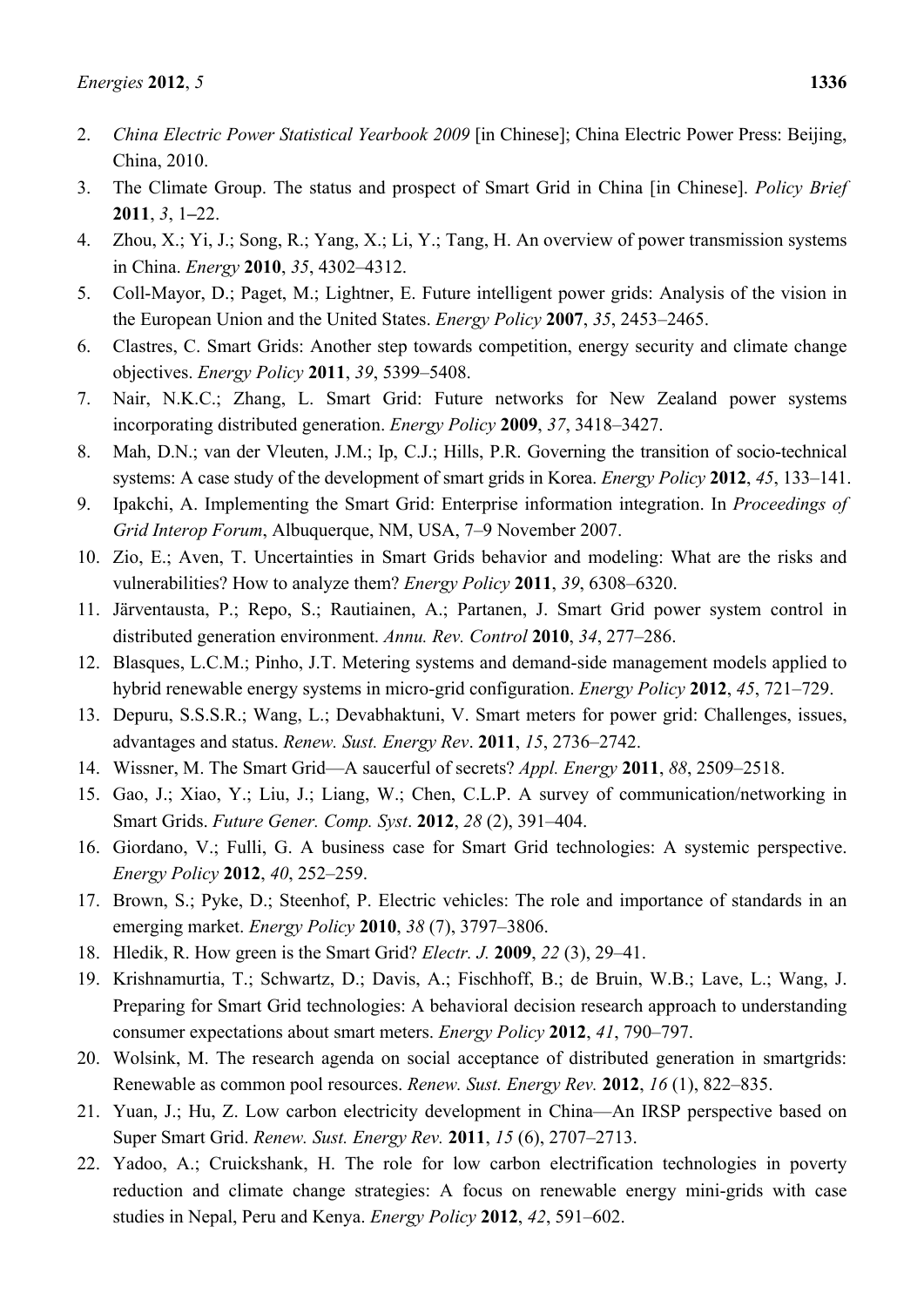- 24. Zhu, F.; Zheng, Y.; Guo, X.; Wang, S. Environmental impacts and benefits of regional power grid interconnections for China. *Energy Policy* **2005**, *33*, 1797–1805.
- 25. Zhou, X.; Yi, J.; Song, R.; Yang, X.; Li, Y.; Tang, H. An overview of power transmission systems in China. *Energy* **2010**, *35*, 4302–4312.
- 26. Luo, G.; Yuan, X.; Zhang, X. Evaluating power grid enterprise's investment returns. *Energy Procedia* **2011**, *5*, 224–228.
- 27. Wu, Y.; Chen, J.; Liu, L. Construction of China's smart grid information system analysis. *Renew. Sust. Energy Rev*. **2011**, *15*, 4236–4241.
- 28. Yu, Y.; Luan, W. Smart Grid [In Chinese]. *Power Syst. Clean Energy* **2009**, *25* (1), 7–11.
- 29. Mu, L.; Zhu, G.; Zhu, J. Design of intelligent terminal based on Smart Grid [In Chinese]. *Power Syst. Prot. Control*. **2010**, *38* (21), 53–56.
- 30. Pearson, I.L.G. Smart Grid cyber security for Europe. *Energy Policy* **2011**, *39* (9), 5211–5218.
- 31. European Regulators' Group for Electricity and Gas. *Annex 3: Evaluation of Responses*—ERGEG *Conclusions Paper on Smart grids*; Technical Report for Council of European Energy Regulators ASBL: Brussels, Belgium, 2009. Available online: http://www.energy-regulators.eu/portal/page/ portal/EER\_HOME/EER\_CONSULT/CLOSED%20PUBLIC%20CONSULTATIONS/ELECTRI CITY/Smart%20Grids/CD/E10-EQS-38-05a\_SmartGrids\_EoR\_10-Jun-2010.pdf (accessed on 25 April 2012).
- 32. DOE (Department of Energy) Home Page. Available online: http://www.doe.energy.gov/ smartgrid.htm (accessed on 25 April 2012).
- 33. U.S. Energy Independence and Security Act of 2007. Available online: http://www.thomas.gov/ cgi-bin/query/z?c110:H.R.6.ENR (accessed on 25 April 2012).
- 34. Giglioli, E.; Panzacchi, C.; Senni, L. *How Europe Is Approaching the Smart Grid*; Technical Report for McKinsey: Rome, Italy, 2010. Available online: http://www.mckinsey.com/~/ media/mckinsey/dotcom/client\_service/EPNG/PDFs/McK%20on%20smart%20grids/MoSG\_Eur ope\_VF.aspx (accessed on 25 April 2012).
- 35. Lu, Q.; Mei, S. Basic research on vital scientific problem with collapse prevention and optimal operation of large scale power systems [In Chinese]. *China Basic Sci*. **1999**, *1*, 59–65.
- 36. Chang, K.; Xue, F.; Yang, W. Review on the basic characteristics and its technical progress of smart grid in China [In Chinese]. *Autom. Electr. Power Syst.* **2009**, 33, 10–15.
- 37. Zhang, W.; Liu, Z.; Wang, M.; Yang, X. Research status and development trend of smart grid [In Chinese]. *Power Syst. Technol.* **2009**, *33*, 1–11.
- 38. He, J.; Zhou, J.; Wang, M. Application of Wide Area Phasor Measurement Technology in Smart Grid [In Chinese]. *Power Syst. Technol*. **2009**, *33*, 16–19.
- 39. Faruqui, A.; Hledik, R.; Sergici, S. Piloting the Smart Grid. *Electr. J*. **2009**, *22*, 1040–6190.
- 40. Xu, D.; Wang, M.; Wu, C.; Chan, C. *Evolution of Smart Grid in China*; Technical Report for McKinsey: Shanghai, China, 2010. Available online: http://www.mckinsey.com/~/media/ McKinsey/dotcom/client\_service/EPNG/PDFs/McK%20on%20smart%20grids/MoSG\_China\_VF .ashx (accessed on 25 April 2012).